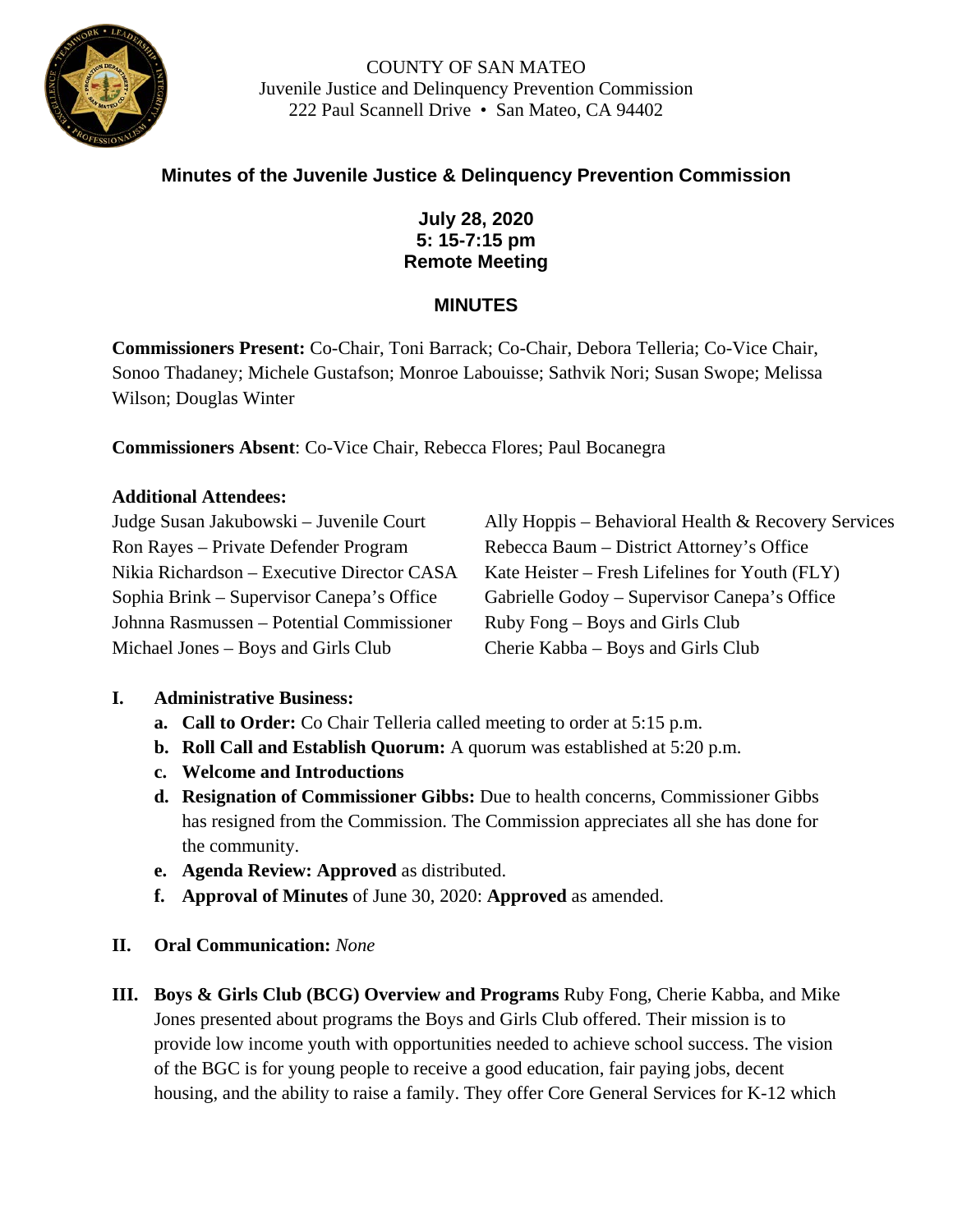

include relationship building (mentoring), Academic Support (tutoring), and Enrichment (leadership, internships, college training). Intensive services start in second grade with literacy help for students who cannot read. They offer transition programs for middle schoolers to help prepare them for high school. Outcomes in elementary school include proficiency in reading and writing, for middle school: ready for high school education, and high school: on track for courses to graduate. The goal is for students to have higher than a 2.5 GPA and the BGC helps set youth up for secondary education by providing mentors and help. Core general services for K-12 focus on relationships, academic support, and enrichment. They employ high schoolers in technology programs to help them gain leadership and technical skills. The BCG of the Peninsula has 3 clubhouses: East Palo Alto (EPA), Menlo Park, and Redwood City (RWC). They also have staff members on site at local high schools. For students to be considered active members of the club they must attend programs at least twice a week during school year and three times a week during summer. They also have to participate in the future grad programs. In 2019, there were 2,460 active members. They also talked about the Saturday success programs for kids to receive tutoring. The EPA and RWC clubhouses also have a full-time chef to provide hot meals to attract students. The team was focused on building relationships with high schools. In relation to stopping the school to prison pipeline, the BGC was talking steps to help train youth to recognize positive behavior and explain consequences of bad actions to them, along with reducing zero tolerance policies at school and training teachers on deescalation techniques. In order to deal with the gap in technology that is being exacerbated by the COVID-19 program, they have bought Chromebooks for youth and were able to acquire 90-day hot spots from Best Buy. Mike Jones expressed concern for youth who would be returning from juvenile hall to their local school districts during these times and will contact Probation to try to coordinate services better for these youth.

## **IV. Department Updates:**

**a. Court** (Jakubowski): Judge Jakubowski reported that the court is still handling things the same way. There is no backlog. The judges are making efforts to get resolutions to cases and ensuring that youth can get on calendar as soon as possible in order to resolve uncertainties. They are mindful of COVID-19 and youth safety. Youth continue to appear in court via by Zoom, but can come to court if they wish to do so. The court is still operating with one courtroom, alternating the judge every two weeks. This may change if the court can use Zoom more extensively. The court is trying to keep youth out of custody and are able to use electronic monitoring. They can also release youth and suspend time. They are also scheduling check-ins with youth to ensure that they are okay. When asked whether program managers from organizations like CASA or FLY can come to court, Judge Jakubowski reported that they could.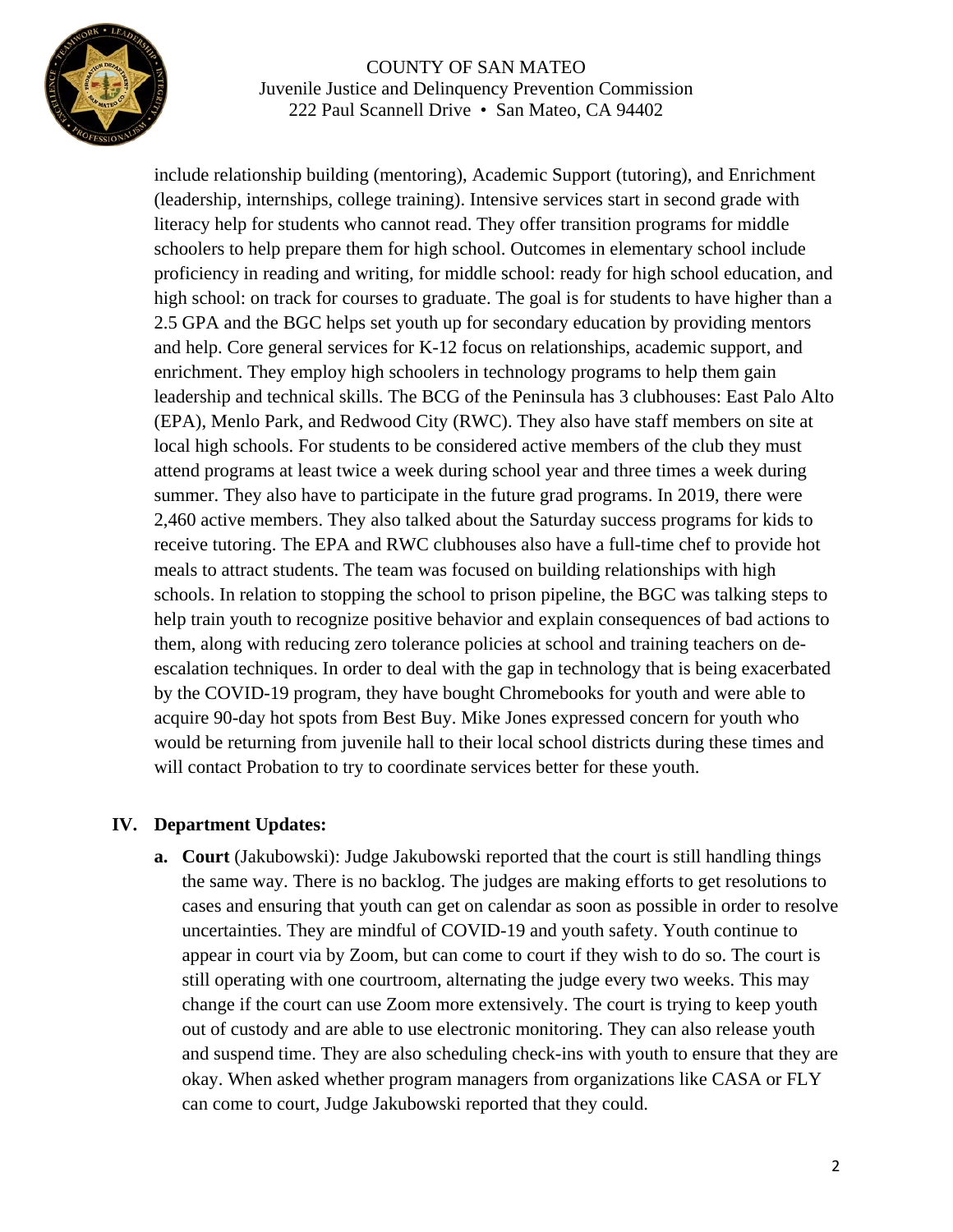

- **b. Private Defender Program** (Rayes): Private Defender Program attorneys continue to serve clients and have been having jurisdictional hearings. Zoom has made it easier to get families involved. They have restarted weekly meetings with justice partners. Rayes reported that SMC was better situated than many other counties. Numbers at YSC are at all-time low: were down to a low of 7 this month, but now up to 17. They have started trainings for attorneys again; keeping up with juvenile law, and will be training on education policies.
- **c. District Attorney's Office** (Baum): The DAs office is open for business. The coronavirus pandemic has allowed for some youth to do well staying at home, however other youth are having trouble with online access and/or dealing with their family. For those who are not doing as well during the shut-down, the DA is seeing an uptick in domestic violence (vandalism, battery, threats) and some youth are going out and blowing off steam (auto burglaries; crimes of opportunity). Probation reports are a source for understanding what is going on with youth. Fewer cases overall are being submitted. Baum theorizes there might be more informal enforcement happening rather than formal charging. Additionally, there have been two jurisdictional hearings (trials) go forward during this time; one crime had a victim and the victim had the opportunity to appear at the hearing.
- **d. Behavioral Health & Recovery Services** (Hoppis)**:** BHRS is continuing to operate at the Camp and YSC virtually. The YSC is ready for in person visitors. Court mandated therapy is being conducted for out of custody youth and families. BHRS is reaching out to the youth/families proactively. Due to the Coronavirus situation BHRS is not returning to the YSC in person yet.
- **e. County Office of Education** (Littrell)**:** No report.
- **f. Probation** (Barrack)**:** Co-Chair Barrack reported that she and Co-Chair Telleria met with probation. As of yesterday, there were 16 youth at YSC and two at Camp Kemp. The Girls Empowerment Program has five girls enrolled. New entrants to the hall are going into a quarantine unit. In-person visitation is available but most court and professional visits are done remotely. For youth out of custody, PO's are continuing to check in over phone and video, though some youth are being checked up on in person with social distancing procedures. High school is restarting August 17th.

## **V. Vote to Adopt Updated Operating Policies**

Commissioner Swope moved to adopt the revised Operating Policies as amended. The motion was seconded by Commissioner Labouisse and passed unanimously.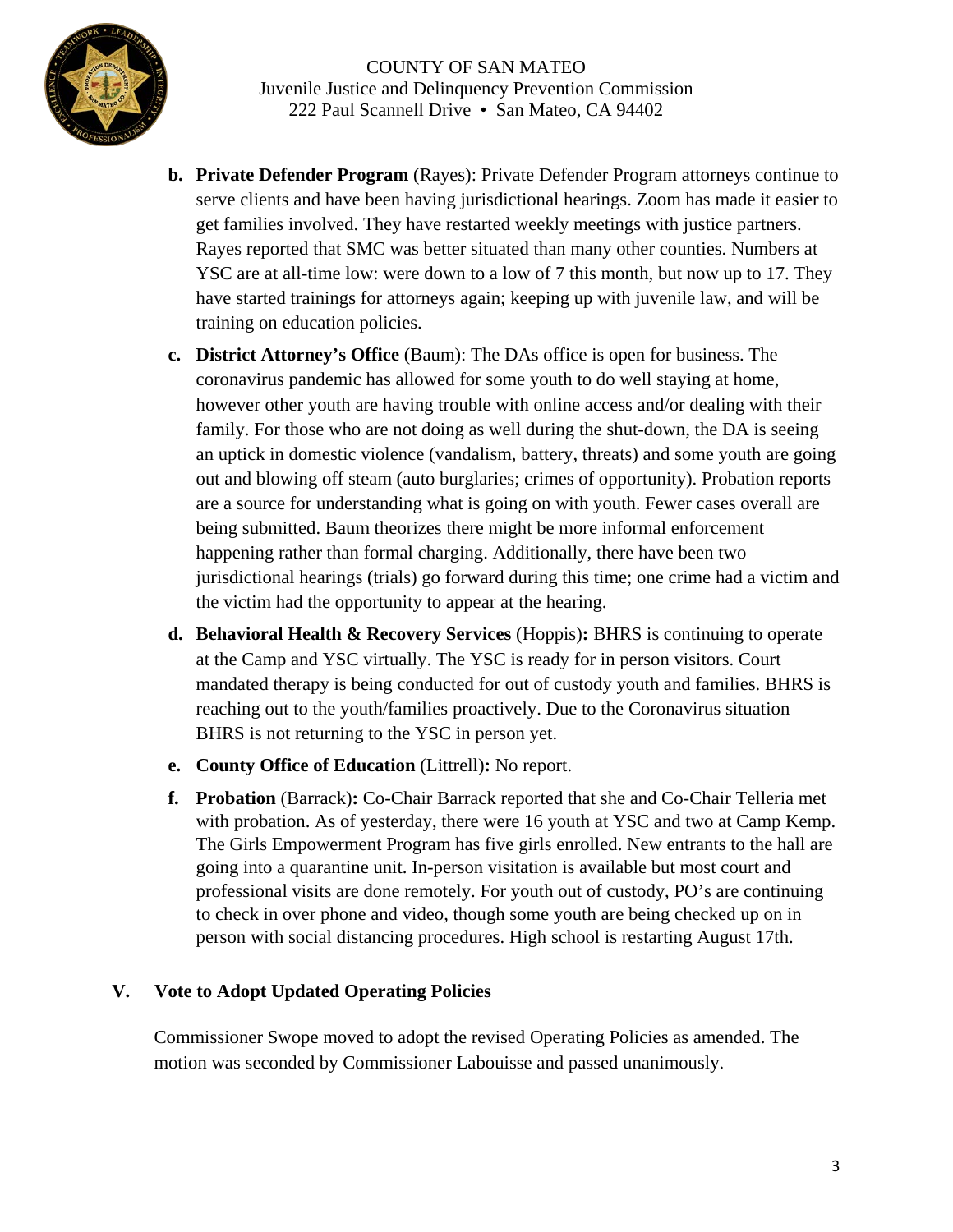

# **VI. Inspections Update**

**a.** BSCC conducted a virtual inspection of youth facilities in June due to the pandemic. There will be no police inspections as no youth were held in their custody for four hours. Inspections can be done virtually; can also do a physical inspection. The signup sheet is online and the goal is to complete inspections in August/September. The inspection form is in the Google Drive folder under JJDPC INSPECTION MATERIALS/Process/Inspection Forms. Commissioner Labouisse reported that the YSC inspection is scheduled for August 21, 2020. Co-Chair Telleria reported that the Canyon Oaks inspection is scheduled for August 11, 2020.

## **VII. Strategic Project Plan Review and Approval**

**a. Investigate Digital Divide** (Thadaney, Winter): Commissioners Thadaney and Winter reported that it has been tough to narrow down the scope, so they proposed not having this as an ongoing project with deadlines. Instead the Commission should fold the topic into the various initiatives of the JJDPC. For example, school truancy project may need to consider distance learning capabilities of youth; add questions to the inspection following up on technology available at the facilities. Each inspection team should also follow up on technology questions and requirements from last year.

## **VIII. Strategic Project Milestone Reviews**

- **a. Develop Truancy Strategy** (Swope): Next meeting is scheduled for Friday, 11:30- 12:30PM and will include a presentation on Community Collaboration for Children's Success results.
- **b. Parent Handbook** (Swope): Finally rolling again; \$10K Measure K grant was approved by the Board of Supervisors and is in Probation's account; Commissioner Swope will be working with Tony Burchyns; looking to get quotes for printing; second version of Patrick's design will be sent to Commissioners Gustafson and Wilson for feedback.
- **c. Describe Existing Transition Programs** (Labouisse, Telleria): Commissioner Labouisse reported developing the list of resources and criteria is turning out to be a larger task than anticipated. The team discussed available resources with Ally Hoppis and Aurora Pena and the Commission for Mental Health. The team would like to talk to providers and to families. The research will extend later into Fall, but the goal is to create a report by the end of the year on services available.
- **d. Marketing Strategy** (Gustafson, Barrack, Nori): Elevator pitch and bios have been finalized. Commissioners should let the team know if they want to edit their bios.